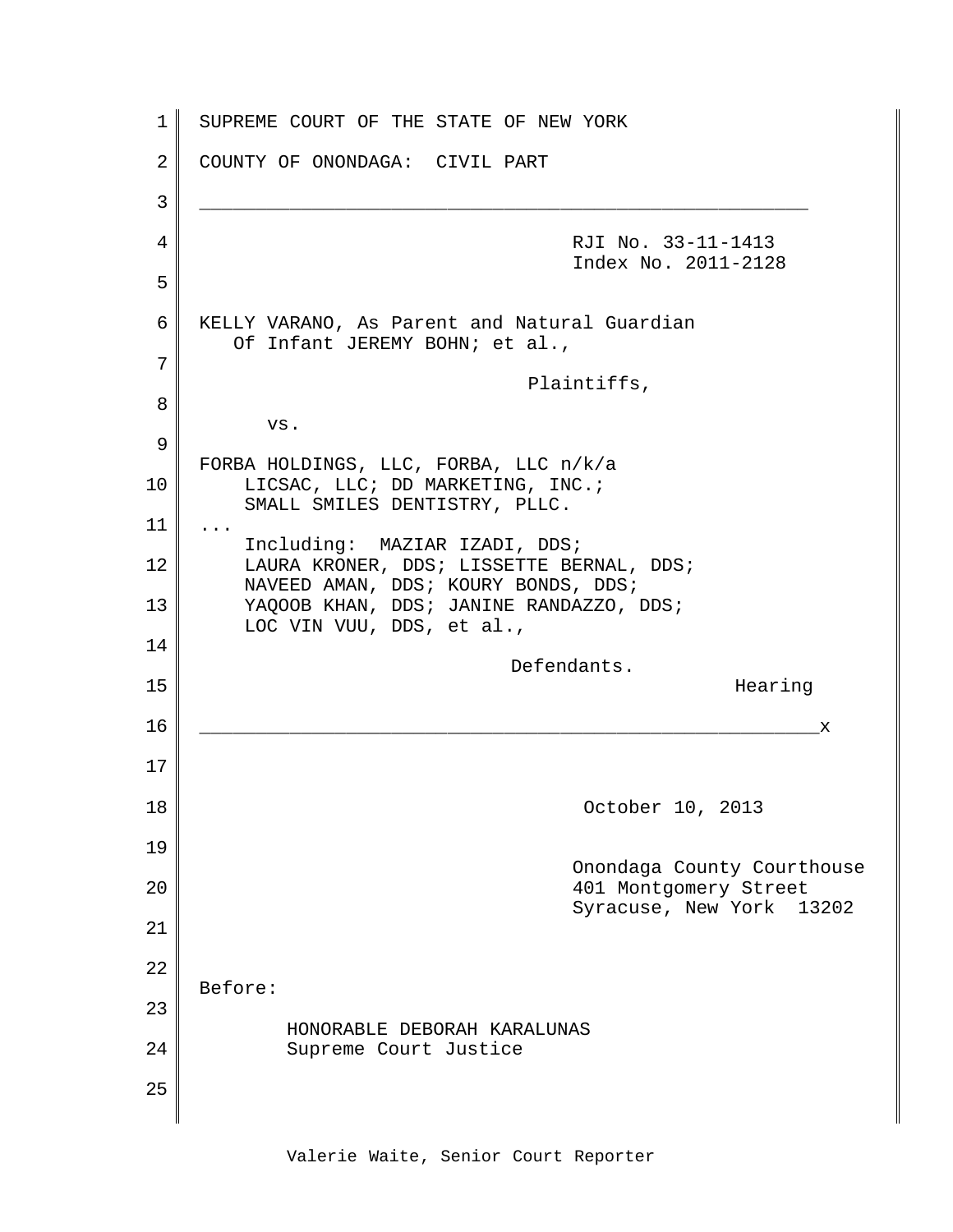```
1
 2
 3
 4
 5
 6
7
 8
 9
10
11
12
13
14
15
16
17
18
19
20
21
22
23
24
25
    APPEARANCES:
    HACKERMAN FRANKEL, PC
    BY: RICHARD FRANKEL, ESQ.
    Attorneys for the Plaintiffs
    4203 Montrose, Suite 600
    Houston, Texas 77006
    LAW OFFICES OF CHARLES E. DORR, PC
    BY: CHARLES E. DORR, ESQ.
    4203 Montrose Blvd., Suite 600
    Houston, Texas 77006
    WILSON ELSER
    BY: MICHAEL STEVENS, ESQ.
    Attorneys for Defendants Aman, Bonds, and Khan,
    677 Broadway
    Albany, New York 12207
    O'CONNOR, O'CONNOR, BRESEE & FIRST, PC
    BY: DENNIS FIRST, ESQ.
         DANIELLE MEYERS, ESQ.
    Attorneys for Defendants Old FORBA, DeRose Padula,
    Mueller and Roumph
     20 Corporate Woods Blvd.
    Albany, New York 12211
    SMITH, SOVIK, KENDRICK & SUGNET, PC
    BY: KEVIN S. HULSLANDER, ESQ.
    Attorneys for Defendant New FORBA
    250 South Clinton Street
    Syracuse, New York 13202
```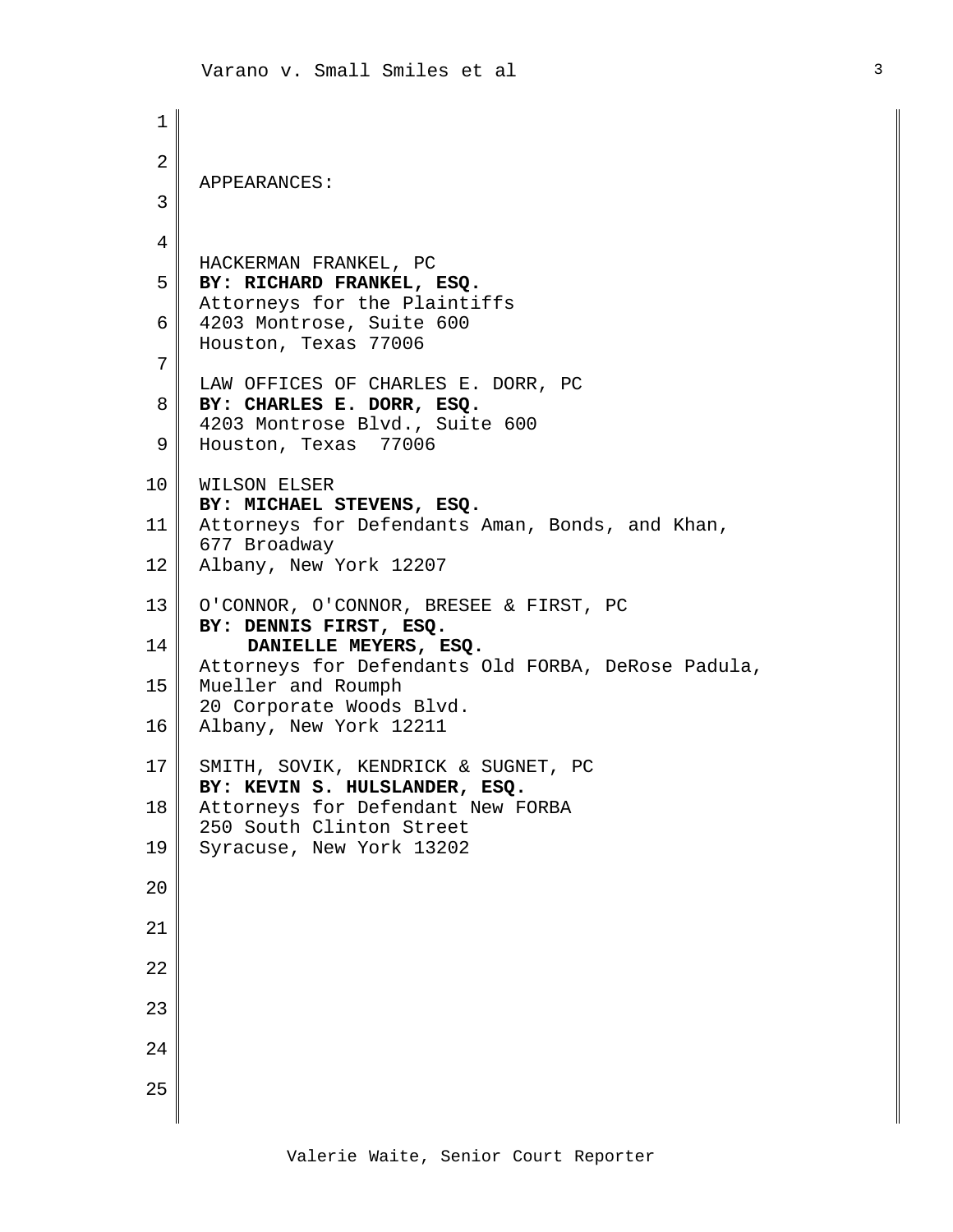1 2 3 4 5 6 7 8 9 10 11 12 13 14 15 16 17 18 19 20 21 22 23 24 25 (October 10th, 2013, Judge Karalunas, Small Smiles) THE COURT: All right. How's everybody today? Mr. FIRST: Good. Mr. HULSLANDER: How are you, Judge? THE COURT: I'm fine, thank you. I sent everybody an e-mail last evening requesting that a representative of each party be present as well as the gentleman who I had admonished during the course of this trial for using his computer. I see that you are here. I'm going to ask you to please come on up. I'm going to have you sworn in. SCOTT GREENSPAN, having been called to the witness stand, being duly sworn, testified as follows: THE COURT: Will you state your name please? THE WITNESS: Scott Greenspan, G-r-e-e-n-s-p-a-n. THE COURT: Okay. Mr. Greenspan, where do you live? THE WITNESS: 401 East 16th Street, Apartment 28B, in Manhattan. THE COURT: What is your date of birth?

Valerie Waite, Senior Court Reporter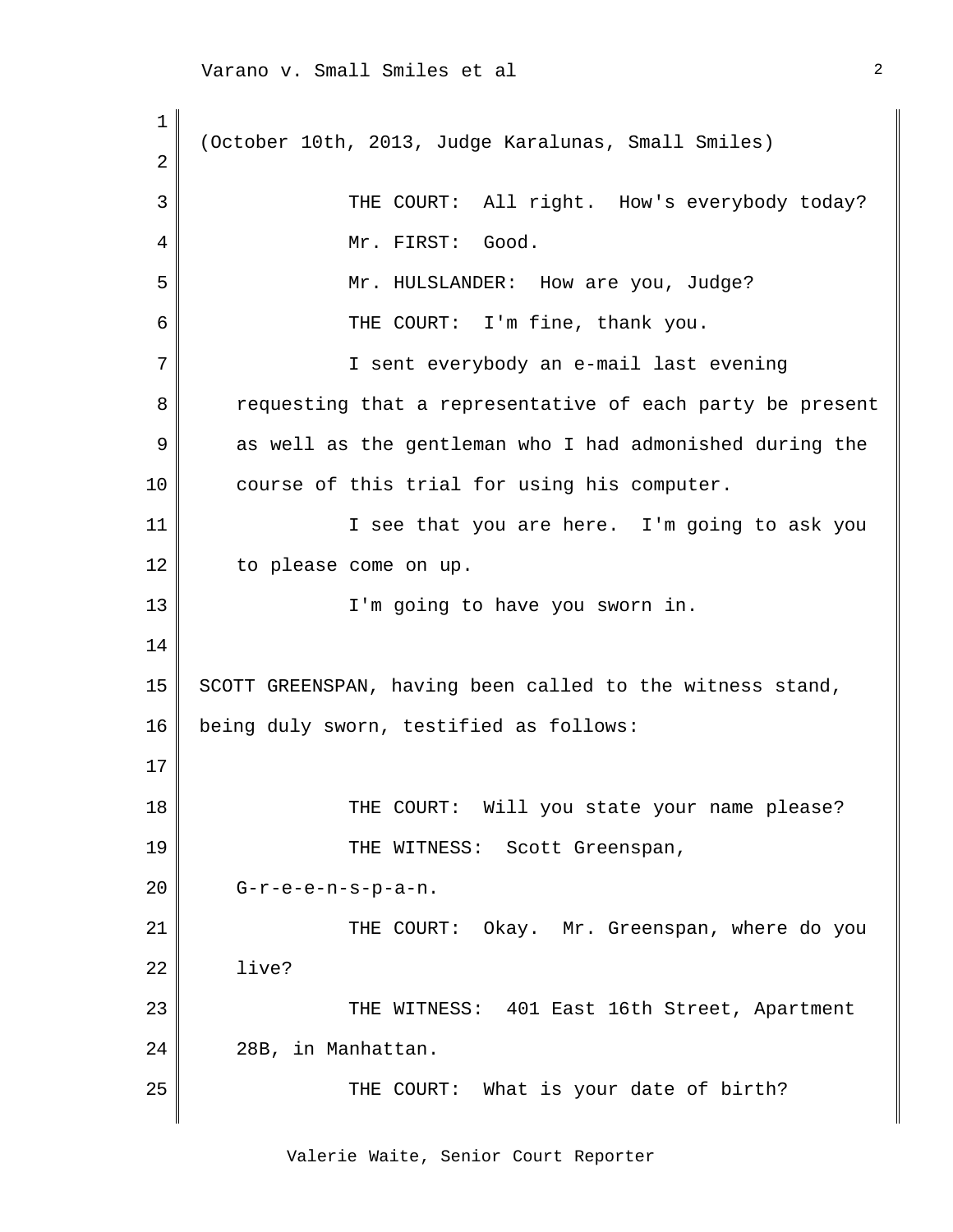| $\mathbf 1$    | THE WITNESS: February 18th, 1971.                        |
|----------------|----------------------------------------------------------|
| $\overline{2}$ | THE COURT: And are you employed?                         |
| 3              | THE WITNESS: I am.                                       |
| 4              | THE COURT: Who are you employed by?                      |
| 5              | THE WITNESS: I'm a partner at the law firm of            |
| 6              | Sedgwick L.L.P.                                          |
| 7              | THE COURT: Okay. And where did you go to law             |
| 8              | school?                                                  |
| 9              | THE WITNESS: N.Y.U.                                      |
| 10             | THE COURT: And when did you graduate?                    |
| 11             | THE WITNESS:<br>1995.                                    |
| 12             | THE COURT: And what is the nature of your                |
| 13             | practice?                                                |
| 14             | Insurance coverage, advice and<br>THE WITNESS:           |
| 15             | litigation.                                              |
| 16             | THE COURT: All right. You have sat through the           |
| 17             | trial that I've just been in, the Small Smiles trial?    |
| 18             | THE WITNESS: I have, yes.                                |
| 19             | THE COURT: And what was your role in connection          |
| 20             | with that trial?                                         |
| 21             | THE WITNESS: I was asked by the dental                   |
| 22             | professional liability malpractice carrier for New FORBA |
| 23             | and clinics and dentist defendants -- that's National    |
| 24             | Union Fire Insurance Company, Pittsburgh, P.A.-- to      |
| 25             | monitor the trial.                                       |
|                |                                                          |

3

Valerie Waite, Senior Court Reporter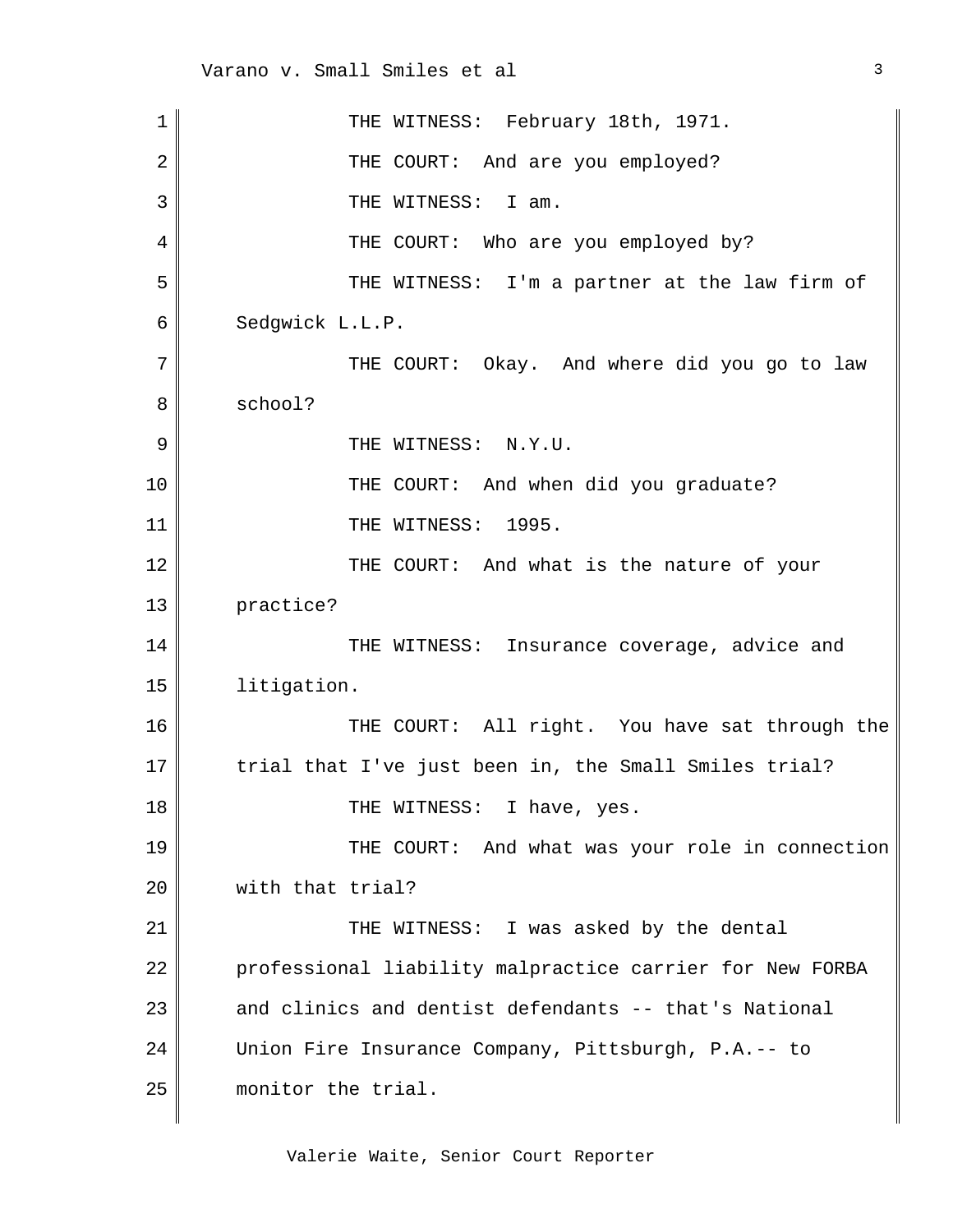| 1  | THE COURT: Okay, so specifically who asked you             |
|----|------------------------------------------------------------|
| 2  | to monitor the trial?                                      |
| 3  | THE WITNESS: I just want to be clear. I'll                 |
| 4  | tell you that -- if it starts getting into the substance   |
| 5  | and privilege communications, I may have to assert the     |
| 6  | privilege, but the person who asked me was Denise          |
| 7  | D'Assaro, D-apostrophe-a-s-s-a-r-o, who works for A.I.G.   |
| 8  | Claims, Inc., who is the authorized claims handling        |
| 9  | representative of National Union.                          |
| 10 | THE COURT: Okay. So who does that carrier                  |
| 11 | insure in connection with the case that just proceeded to  |
| 12 | trial?                                                     |
| 13 | THE WITNESS: Sure. As I just said, that                    |
| 14 | carrier insures New FORBA, insures the dentist defendants, |
| 15 | and the Syracuse clinic. I should let you know, I'm also   |
| 16 | counsel for National Union in coverage litigation, the     |
| 17 | Middle District of Tennessee and Nashville, as to          |
| 18 | insurance coverage rights under the policies against Small |
| 19 | Smiles.                                                    |
| 20 | THE COURT: Were you given specific instructions            |
| 21 | with respect to monitoring this litigation?                |
| 22 | THE WITNESS: I want to be careful not to break             |
| 23 | the privilege. I can tell you what my understanding was    |
| 24 | of my purpose. It was just to monitor the trial and        |
| 25 | report back to the client on my mental impressions as to   |
|    |                                                            |

Valerie Waite, Senior Court Reporter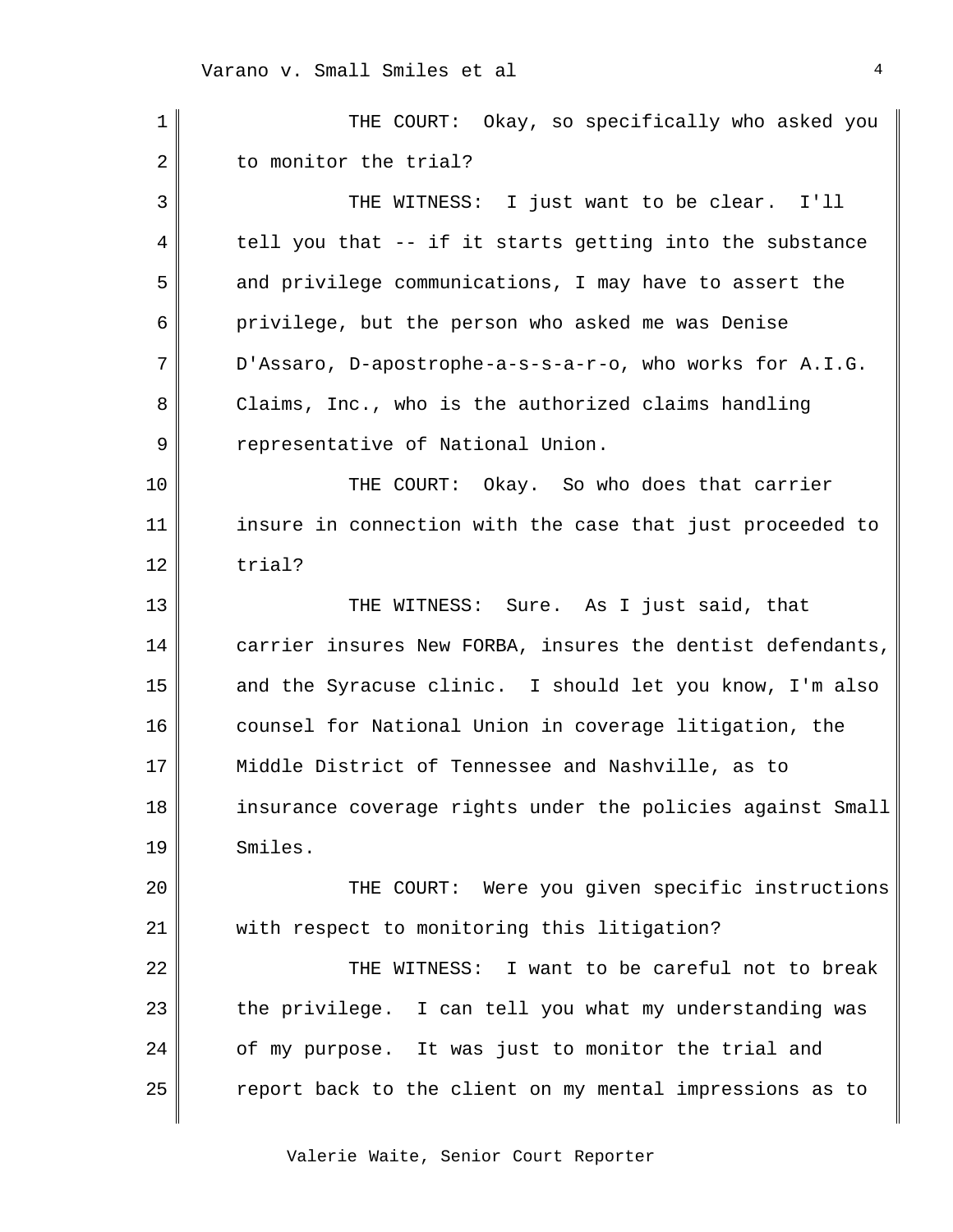1 2 3 4 5 6 7 8 9 10 11 12 13 14 15 16 17 18 19 20 21 22 23 24 25 what was going on. I have been a litigator for 18 years, and that was my purpose in reporting back to the client what was going on and whether there were any implications for the insurance coverage issues. THE COURT: Were you given any specific instructions with respect to the jurors? THE WITNESS: No. THE COURT: I'm going to take a brief recess. THE WITNESS: Sure. (Whereupon, a brief recess was then taken) THE DEPUTY: Court is back in session. THE COURT: What was your name again, I'm sorry? THE WITNESS: I'm sorry if I didn't pronounce it clearly. Scott, the last name is Greenspan, G-r-e-e-n-s-p-a-n, like the guy who used to run the Federal Reserve. THE COURT: All right. Mr. Greenspan, did you have any conversation at any time during the course of the trial with any of the jurors? THE WITNESS: Yes. When I was in the elevator -- actually, the day when you told me to type quieter on the laptop, when I was coming back up from lunch, I was in the elevator. There were, I think, three or four of the jurors there. One was -- I think one was

Valerie Waite, Senior Court Reporter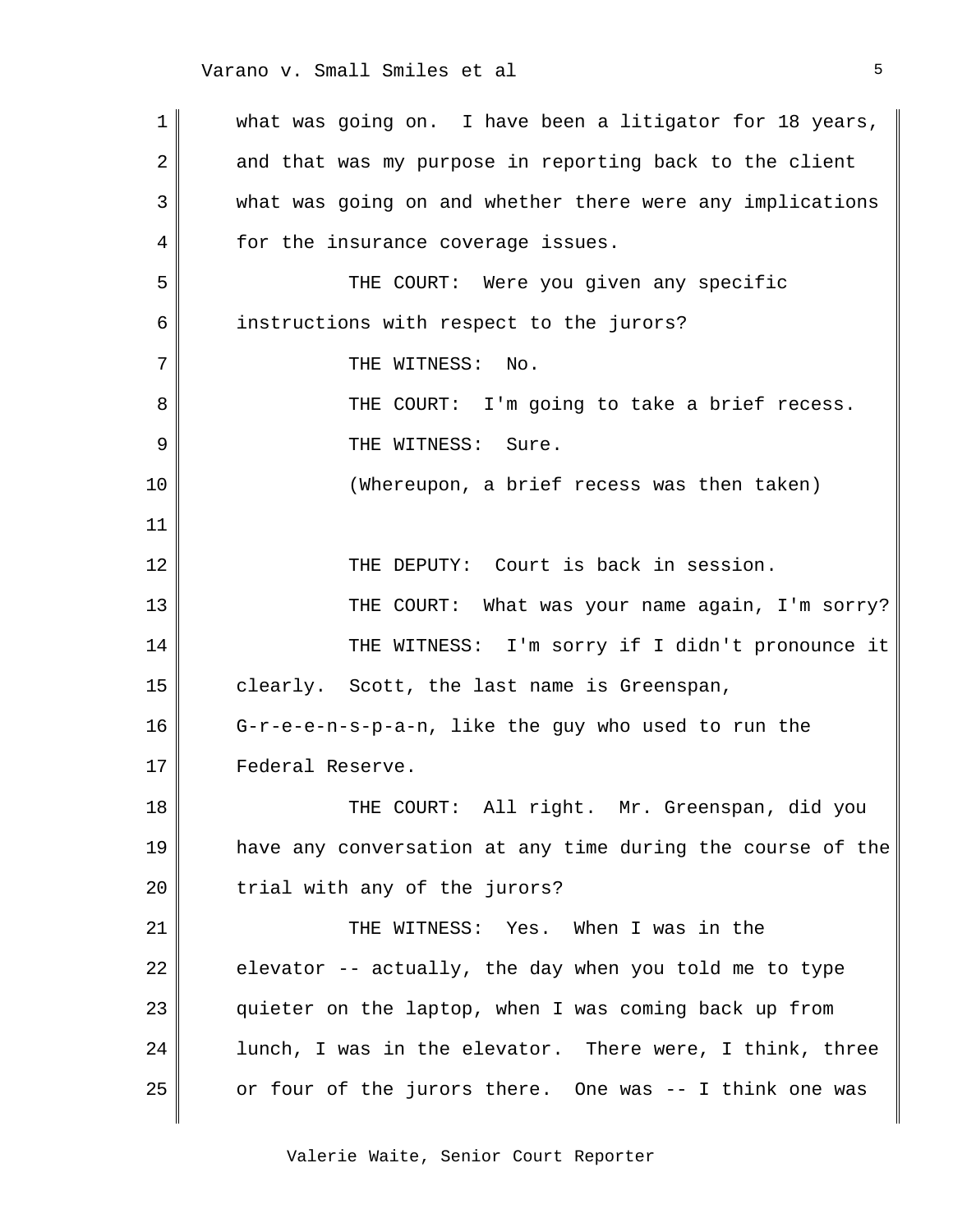| 1  | the hairdresser. I think she was like Juror Number 5. I               |
|----|-----------------------------------------------------------------------|
| 2  | think the skater guy was there. He was Juror Number 6,                |
| 3  | and the middle-aged woman -- I don't remember her name --             |
| 4  | sitting in the middle. I think she was Number 3. It was               |
| 5  | not Juror French; I remember that name. It was the one in             |
| 6  | the middle. We were riding up on the elevator and Juror               |
| 7  | Number 3 asked me, "Are you a reporter?" which I                      |
| 8  | responded, "I'm sorry, but I can't answer your question.              |
| 9  | No one can talk to the jury." That was the end of the                 |
| 10 | conversation; the elevator door opened and they walked                |
| 11 | away.                                                                 |
| 12 | THE COURT: How many times were you in the                             |
| 13 | elevator with the jurors?                                             |
| 14 | THE WITNESS: Other than that occasion, just                           |
| 15 | going up and down from lunch, during the course of the                |
| 16 | month, maybe one or two other times. You know, going up               |
| 17 | to the court or going down to lunch or back from lunch.               |
| 18 | THE COURT: Did you ever eat in the places that                        |
| 19 | the jurors ate?                                                       |
| 20 | THE WITNESS: One or two times I ate -- when I                         |
| 21 | saw them at a different part of the restaurant. I don't               |
| 22 | know the name of the restaurant. It was the one when you              |
| 23 | sort of leave the court and you go directly down that                 |
| 24 | street on the right. It's like a Panera but it isn't.<br>$\mathbf{I}$ |
| 25 | used to go there to plug in my laptop that you didn't                 |
|    |                                                                       |

Valerie Waite, Senior Court Reporter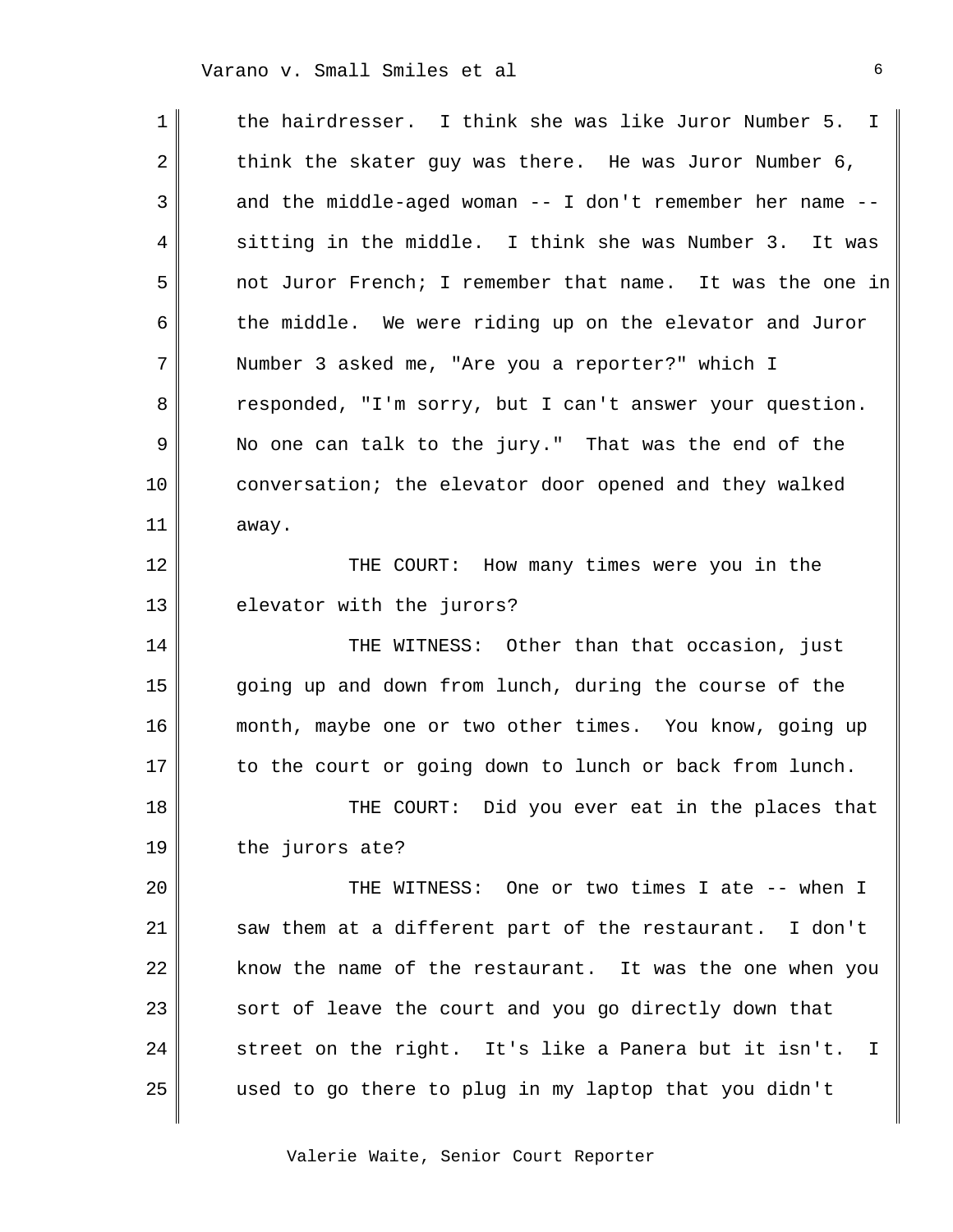1 2 3 4 5 6 7 8 9 10 11 12 13 14 15 16 17 18 19 20 21 22 23 24 25 like. So yeah, I did eat in that restaurant one or two times during lunch when they were there, but I didn't sit anywhere near in proximity. THE COURT: Did you have any other conversation with the jurors? THE WITNESS: No, your Honor. THE COURT: And have you testified fully as to the conversation that you had with the jurors in the elevator? THE WITNESS: Yes, I did, ma'am. THE COURT: At any point in time did you record anything that the jurors were saying? THE WITNESS: Record? THE COURT: Record. THE WITNESS: No, your Honor. THE COURT: At any time did you videotape the jurors? THE WITNESS: No, your Honor. THE COURT: Following the verdict, I went into the juror room, as I always do, to personally thank the jurors. I asked the jurors, as I always do, whether they had any questions at all. The first question the jurors asked me was whether they did a good job. The second question the jurors asked me was who was the individual who was

Valerie Waite, Senior Court Reporter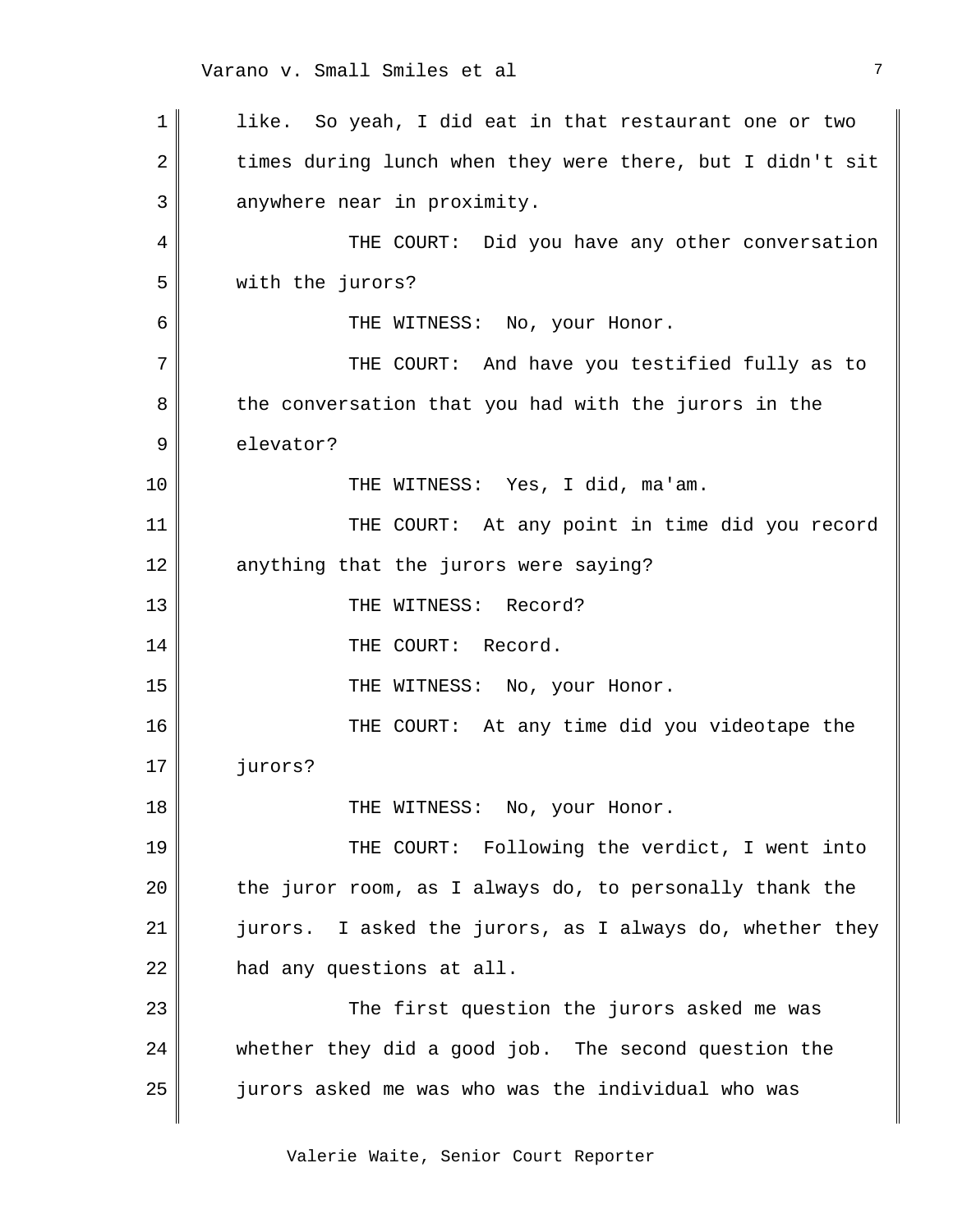1

2

3

4

5

6

7

8

9

10

11

12

13

14

stalking them throughout this trial. When I inquired of the jurors what did the person look like who was "stalking" them, to use the juror's word, they advised me that it was the individual who I had admonished -- I don't know that the jury used that word -- during the course of the trial, the individual with the computer.

The jurors described for me their interactions with you, Mr. Greenspan. They used the word that you were creepy, that you were very seedy, that you were in the elevator with them frequently, that you followed them to various places where they had lunch, identifying four restaurants; that you were waiting in the lobby of the courtroom and got into the elevator with them after lunch to ride up in the elevator with them.

15 16 17 18 19 20 21 The conversation -- they also stated that the conversation you described having with the jurors in the elevator was that you were asked who were you and whether you were a reporter, and your response was that, "I'm not supposed to talk with you. I wish I could talk with you. I really wish I could talk with you." And you repeated that multiple times.

22 23 24 25 One juror expressed a concern that you were videotaping them. You were the subject of conversation amongst the jury throughout the course of the trial. The jurors -- one of the jurors observed that you were

Valerie Waite, Senior Court Reporter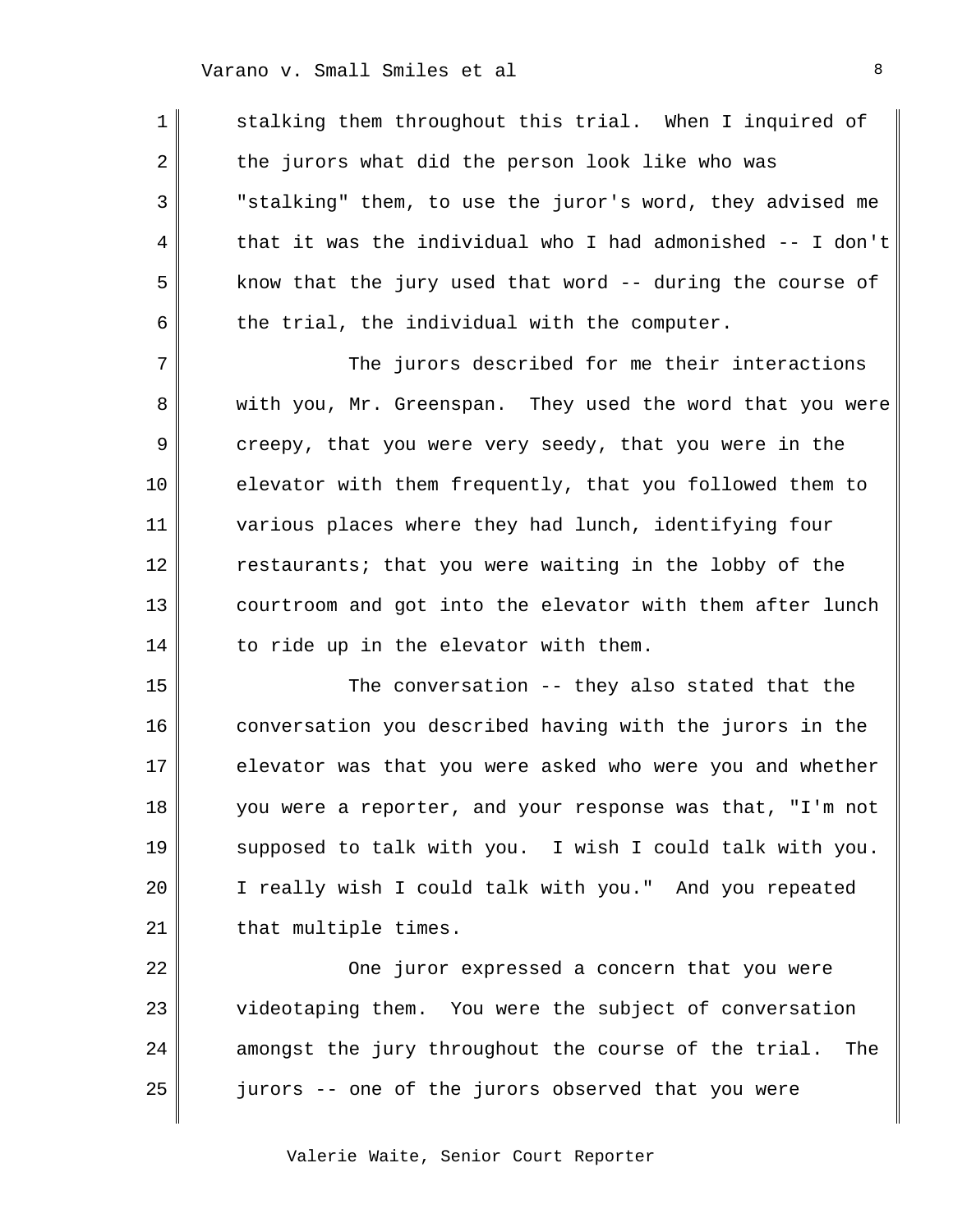| 1  | speaking with Dan DeRose, Mike Roumph, and Mr. First out |
|----|----------------------------------------------------------|
| 2  | in the Columbus Circle area. That juror then told the    |
| 3  | rest of the jurors that she figured out who you were     |
| 4  | because you were speaking to those individuals.          |
| 5  | They described that you would follow them where          |
| 6  | they went to lunch, and at one point they ducked into a  |
| 7  | restaurant and observed out the window that you were     |
| 8  | panicking because you couldn't see them.                 |
| 9  | I'd like you to comment on those statements that         |
| 10 | were provided to me by the jurors.                       |
| 11 | THE WITNESS: Sure. I have no client/attorney             |
| 12 | relationship with the Old FORBA people. I've never met   |
| 13 | Mr. First before the trial, or any of the Old FORBA      |
| 14 | people. A few times, because we parked in the same       |
| 15 | garage, we walked down the street together and talked,   |
| 16 | just, you know, but never -- I have no relationship with |
| 17 | They're not clients.<br>them.                            |
| 18 | This is a small town. There aren't, in my                |
| 19 | estimation, I don't know, a lot of places to eat. I went |
| 20 | to a place that a lot of people in the trial, including  |
| 21 | some lawyers in this courtroom, went to a lot where I    |
| 22 | could plug in my laptop, and that was that place that    |
| 23 | looks like Panera's but isn't Panera's, and a lot of the |
| 24 | people from the trial were there.                        |
| 25 | One other time, I went to the Taqueria by the            |
|    |                                                          |

Valerie Waite, Senior Court Reporter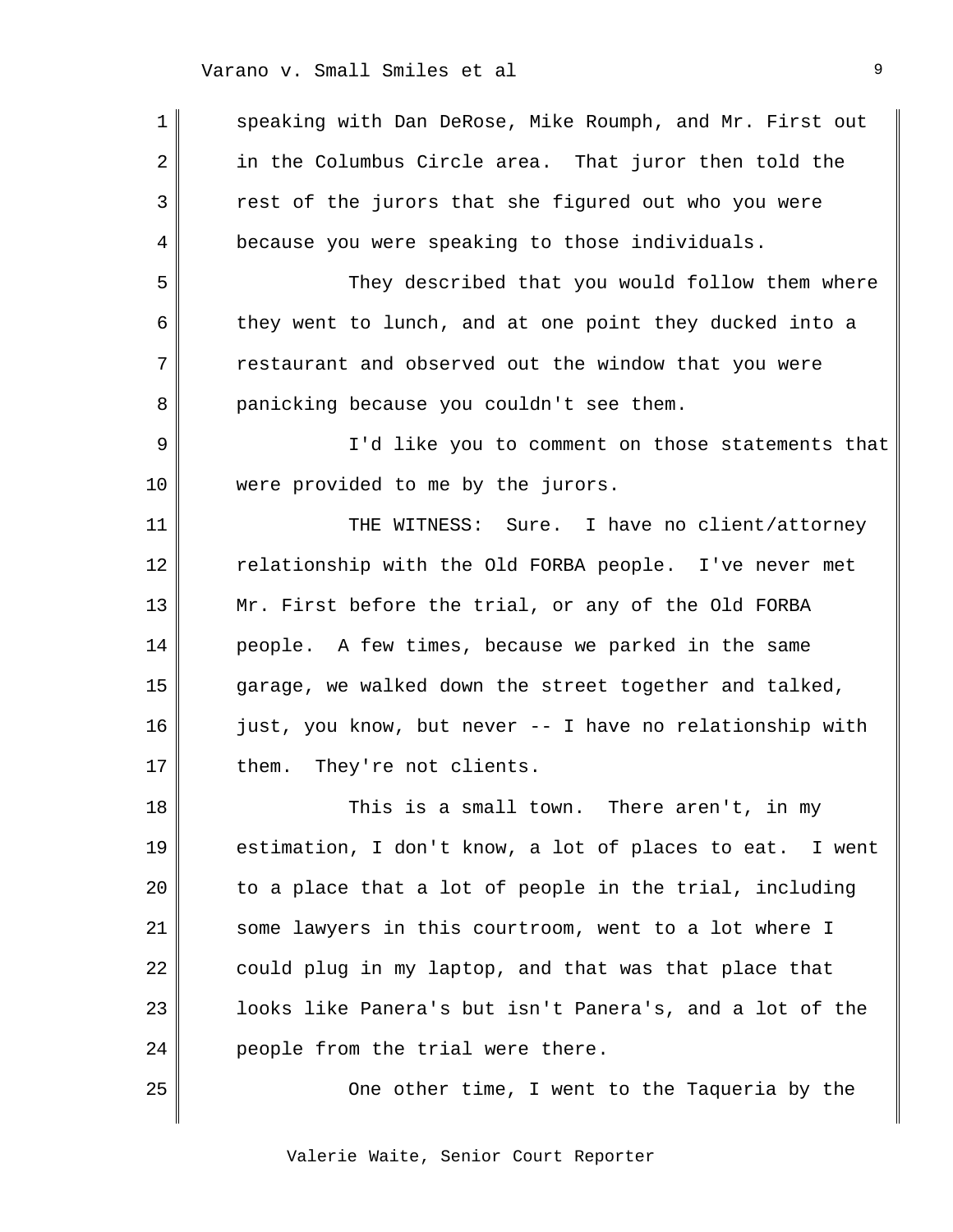1 2 3 4 5 6 7 8 9 10 11 12 13 14 15 16 17 18 19  $2.0$ 21 22 23 24 25 Farmer's Square. I saw they were walking maybe 100 feet ahead of me going into some other restaurant, but I don't know what they were talking about. I do know when I was in Taqueria, I had a fight with my fiance over the phone because she was annoyed because I was up here so long. They might have seen some agitation. You could call her to the stand and she would tell you about that. There was yelling between us, but it had nothing to do with them. And as far as the elevator, I didn't wait for them or anything like that. I went in -- you know, this is one courtroom; there's one elevator close to the courtroom, and I just went up. I didn't wait for them or follow them or anything like that. As far as the conversation in the elevator, I might have said I felt bad; "I wish I could answer your question," but that was it. I didn't answer their question and I wouldn't answer their question because no one is supposed to talk to the jury. As far as my clients go, I had no instructions whatsoever to talk with the jury or have any interaction with the jury at all. I have been doing this for eighteen years. I'm even rated with Martindale-Hubbell and no client would be worth interfering with a jury, so, you know... that's my testimony. They did -- Juror Number 3 asked me once "Are

Valerie Waite, Senior Court Reporter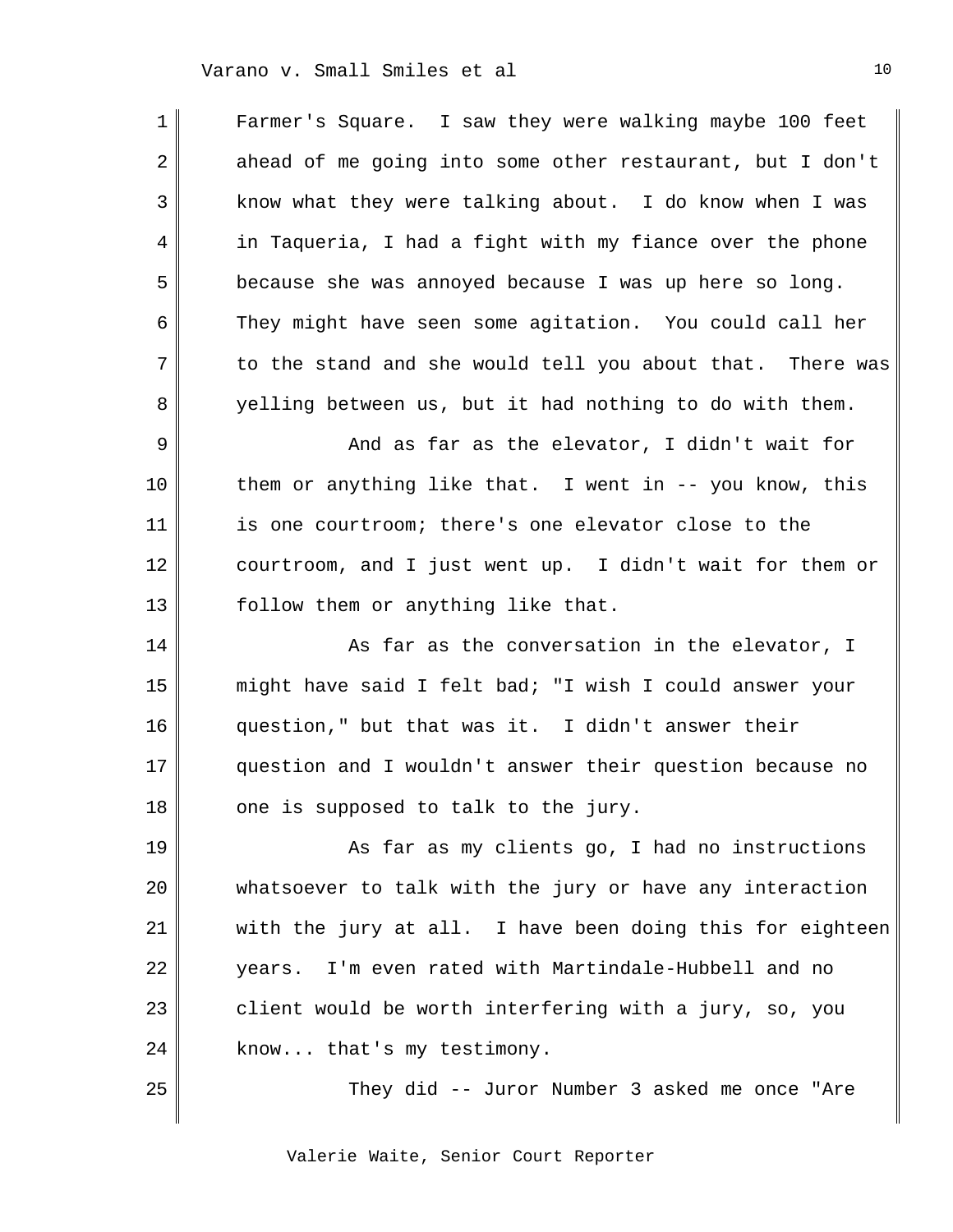1 2 3 4 5 6 7 8 9 10 11 12 13 14 15 16 17 18 19  $2.0$ 21 22 23 24 25 you a reporter?" And I told her, I said, "I'm sorry, I can't talk to you. No one is supposed to talk to the jury." I wished I could talk to her, "Wish I could tell you the answer, but I can't. You can't talk to the jury." As far as the restaurants go, there aren't that many restaurants in the area of the courtroom. There's the Mission, which I went to a few times and saw attorneys there. There's that Panera place which I went to almost every day and you can ask the staff if I was there every day, and they would say yes because I wanted to plug in my computer. Once I went further down the street to Taqueria, which is maybe two blocks away, because those were the restaurants. And that's what my comments would be. THE COURT: Okay. I'm going to take another recess. (Recess taken) THE COURT: Mr. Greenspan, I don't need to hear more from you. At this point, however, I would like submissions from the attorneys within a week about the issues that were raised as a result of my conversation with the jurors and the testimony of Mr. Greenspan. So by next Friday. Thank you. (Conclusion of proceedings)

Valerie Waite, Senior Court Reporter